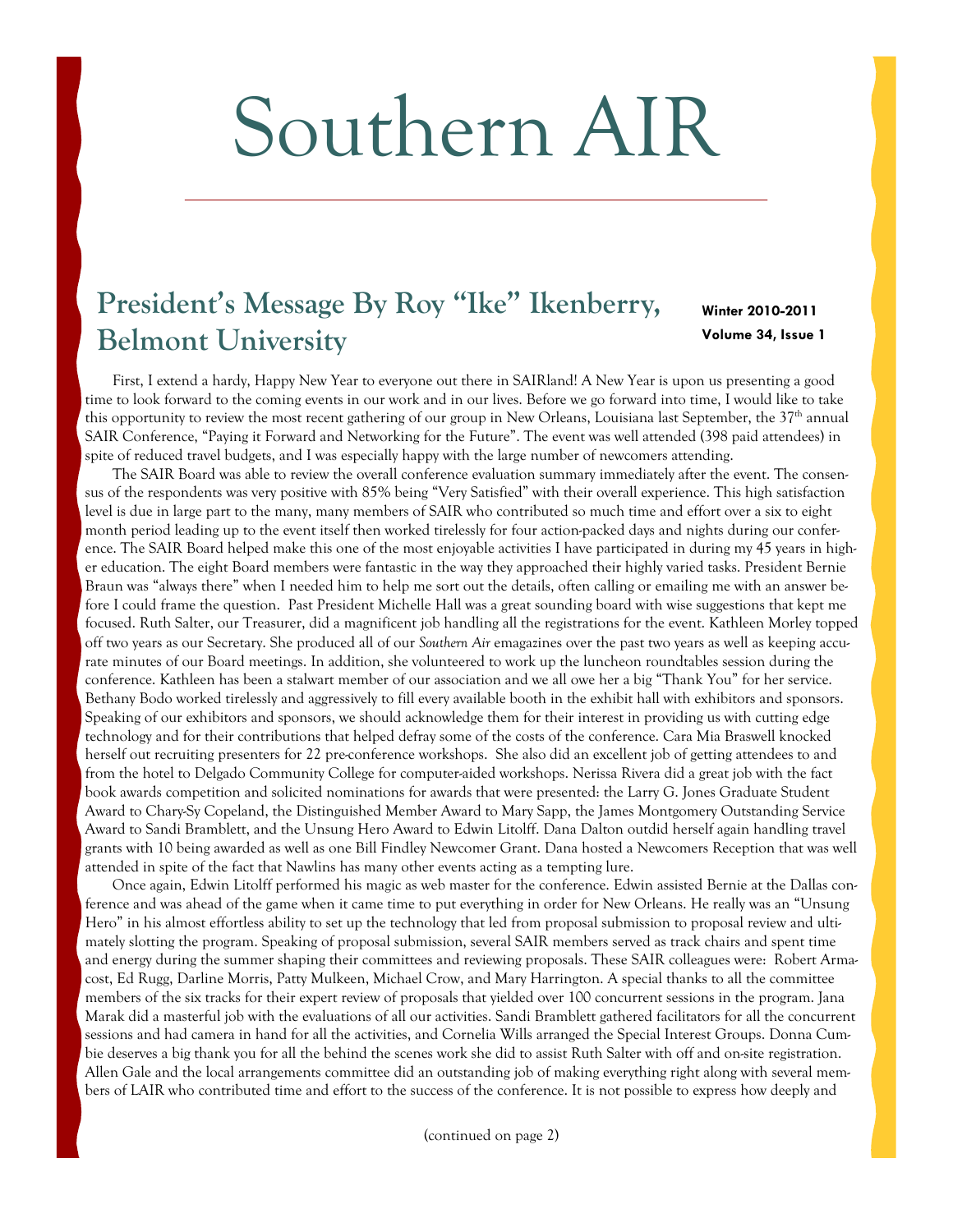# **President's Message (continued from page 1)**

sincerely I appreciate every one that assisted in making the conference the huge success that it was; THANK YOU. And thank you dearest Kathy for your support and love during the long and eventful planning stages; you continue to be my pillar of strength and object of my affection!

 Our conference was not all work and no play. We did in fact, have a lot of fun during the entire time we were in New Orleans. The reception for President Bernie Braun on Saturday evening with over 150 folks enjoying fellowship and the chance to make new friends kicked off the conference. On Sunday evening, the Newcomers Reception started with enthusiasm as newcomers had the chance to meet the old-timers (at my age, I can get away with this description) and ended with the timely entry of the Kin Folks Brass Band which entertained and energized everyone. With Dana in the lead, the second line parade snaked its way through the exhibit hall and into the ballroom. After several minutes of entertainment, the band ended their performance with "When the Saints Go Marching In" and it was time for the keynote address. George Kuh delivered a thorough and thought-provoking address entitled: "NILOA: Tracking the Status of Outcomes Assessment in the US". Following the keynote, the Xavier University of Louisiana Jazz Ensemble entertained us as we were treated to a virtual plethora of great food and drink during the opening reception. Then, on Monday night, we had our special event at the Mid-City Lanes for Rock-N-Bowl. A night of bowling, dancing, and eating had been planned for the group but it quickly became a bowling and eating competition with everyone winning the eating part and one lucky person, Jeremy winning the bowling competition with a score of 175.

 When the Awards Breakfast was over on Tuesday morning, I became the President of SAIR. I am grateful to everyone who placed their faith and trust in me to lead our great association through this next year. When Sandi Bramblett called me in the summer of 2009 to congratulate me on being elected to this honorable post, I was dumbfounded. How on earth could a 69 year old person, soon to be retired, be elected to lead such a dynamic group of higher education professionals? Well, now I know how: 1.) to be supported by a fantastic Board of Directors; 2.) to have the backing of the entire association; and 3.) to know that anyone and everyone you ask for assistance will do so willingly and cheerfully. I appeal now to those of you with fewer years notched on your cane to step up when Past President Bernie puts out the call for nominations. You can do the job, regardless of the position, and come away fulfilled and happy in the knowledge that you served a great organization. And keep that in mind when I call you next year to step up!!!!

 Vice President and Program Chair Denise Gardner is already working hard on the basics for a super conference in Atlanta this coming October. Her Local Arrangements Chair is Sandi Bramblett, and I am sure that Sandi and the members of GAIRPAQ are preparing a great conference experience for all of us. I have it on good faith that Denise and Sandi want to top the  $37<sup>th</sup>$  conference and I urge them to try!

Please feel free to contact me at 615-460-5405 or roy.ikenberry@belmont.edu if you have questions or suggestions as to how we can improve our organization.

Sincerely, Roy "Ike" Ikenberry SAIR President

# SAIR's BEST PAPER AWARD…..

Each year after the SAIR annual conference, presentation papers are collected and evaluated to select the winner of the Best Paper Award. The winner of this award receives a place in the program at the upcoming AIR Forum and \$500.00 reimbursement toward travel-related expenses. This year the Best Paper Award Committee, chaired by Donald Cunningham and assisted by Teresa Hall, Larry Mayes, and Brian Scruggs, selected Dr. David Allen of Fayetteville State University for his paper, "Academic Confidence and the Impact of a Living-Learning Community on Persistence: Implications for Institutional Research." Dr. Allen will be presenting this paper at the upcoming AIR Forum on May 21–25 in Toronto, Ontario. Congratulations David. Thanks to the committee members for their service.

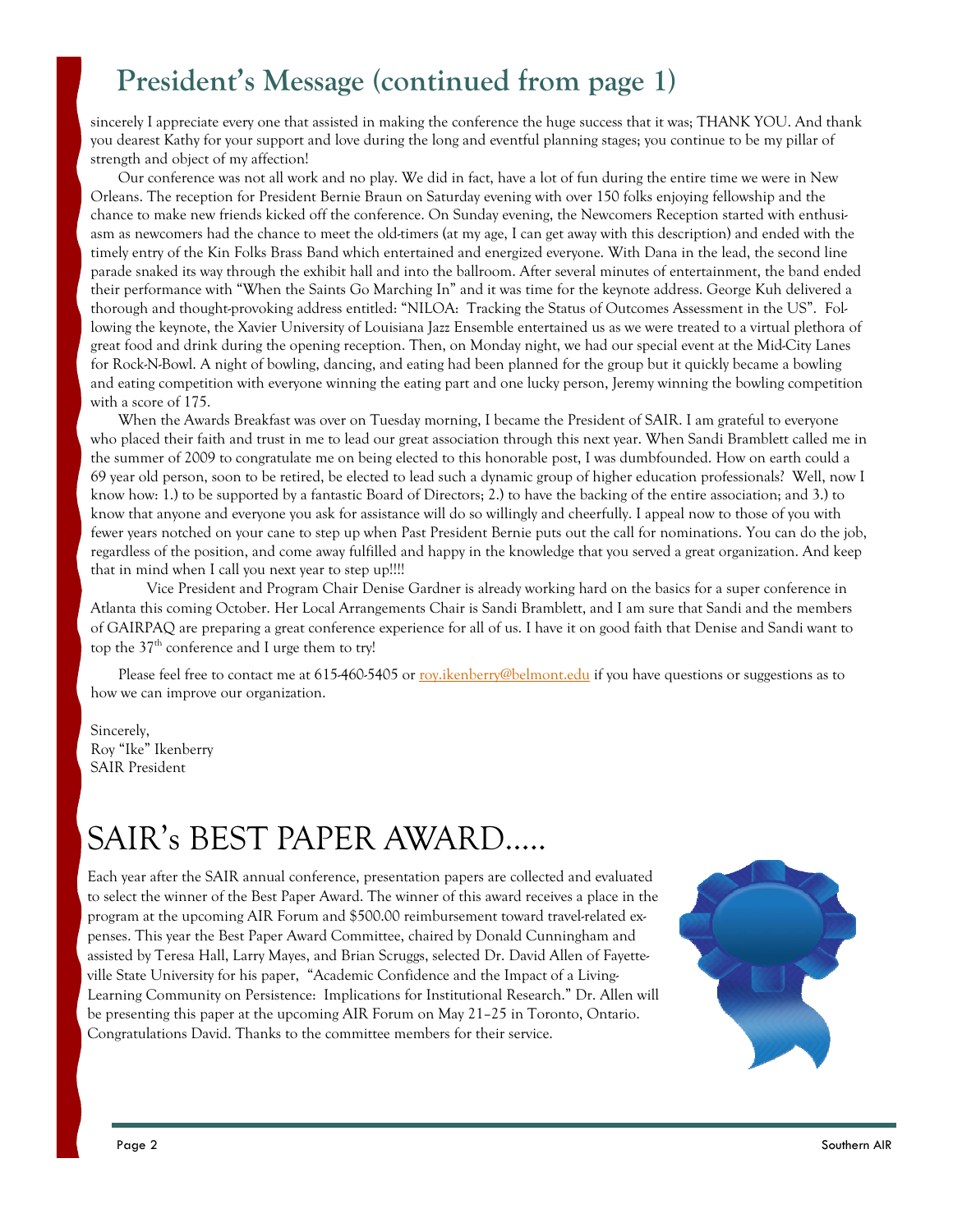# Vice President and Program Chair, Denise Gardner



Calling all southerners and their guests to the Peach State! Come sample our Georgian hospitality as we treat you to a conference filled with networking, learning, and friendship. 'Hot-lanta' promises great places to visit and tour, any type of wonderful food you could dream of, the best Aquarium in the world, great museums and culture, the Atlanta Braves; and of course, hanging out with your SAIR colleagues.

Our theme is "The IR app: Analytics Connecting Information to Decisions". We'll be looking to all of you to share, in particular, your tips, techniques and knowledge about how technology helps us do our jobs. So, start planning your programs and workshops – the call for proposals will go out in April.

The Hyatt Regency is located downtown and is in the final stages of a beautiful renovation. For those of you who attended AIR in Atlanta, we are in the same area; and once again, Sandi Bramblett is our local arrangements chair. We're planning a great Monday night event as well. The conference website will be up in early March, so please watch for it.

I invite you all to join us in October in Atlanta! Denise Gardner SAIR Vice President and 2011 Program Chair



Volume 34, Issue 1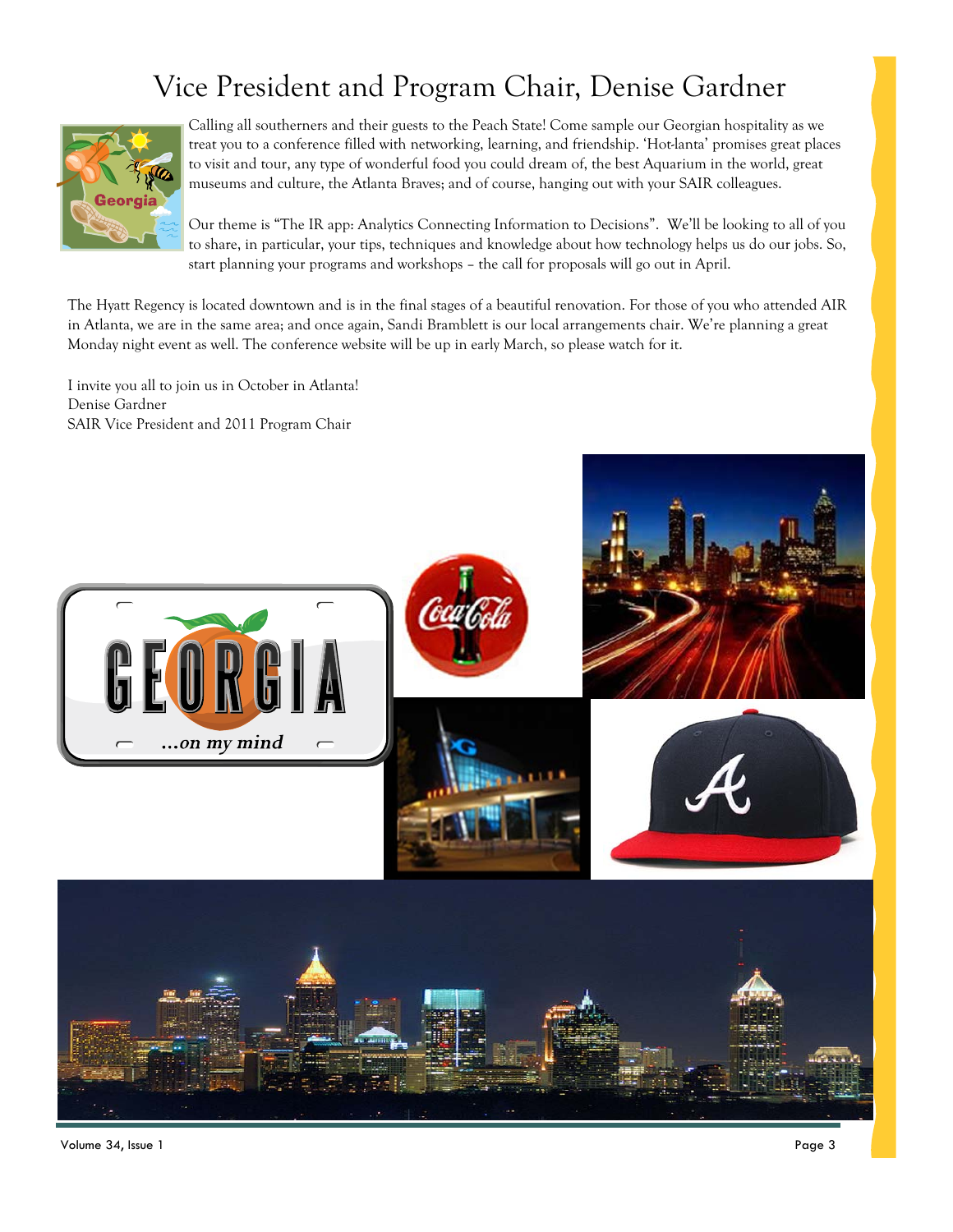#### **Exhibitor Opportunities for SAIR 2011**

SAIR invites exhibitors with products and/or services pertaining to the higher education community to become involved in our annual conference. If anyone knows of an exhibitor that might be interested in participating in the 2011 SAIR conference in Atlanta, please pass along the following information. Exhibitor benefits include: Fully dedicated exhibit area and times, various sponsorship levels to meet their company's needs, and brand awareness opportunities to showcase their products.

## **Summary of Sponsorship Level Benefits**

#### **BENEFIT GOLD - COST \$2,500**

Advertisement in Conference Program - Full Page \* Complimentary Conference Registration (3) \* Sponsorship of Events \* Verbal Recognition at Event - Opening Session \* Acknowledgement in Program as GOLD Sponsor \* Hyperlink on Conference Webpage Identifying Gold Sponsor \* Email Addresses of Attendees \* Presentation During Conference \* Roundtable During Monday Lunch

#### **BENEFIT SILVER - COST \$1,500**

Advertisement in Conference Program - Half Page \* Complimentary Conference Registrations (2) \* Sponsorship of Events \* Verbal Recognition at Event - Roundtable Lunch \* Acknowledgement in Program as SILVER Sponsor \* Hyperlink on Conference Webpage Identifying Silver Sponsor \* Email Addresses of Attendees \* Presentation During Conference

#### BENEFIT BRONZE - COST \$1,000

Advertisement in Conference Program - Quarter Page \* Complimentary Conference Registrations (1) \* Sponsorship of Events \* Verbal Recognition at Event - Awards Breakfast \* Acknowledgement in Program as BRONZE Sponsor \* Hyperlink on Conference Webpage Identifying Bronze Sponsor \* Email Addresses of Attendees

For additional information exhibitors can contact SAIR Board member Nerissa Rivera by email at nerissa.rivera@duke.edu or by phone at 919-684-6910.

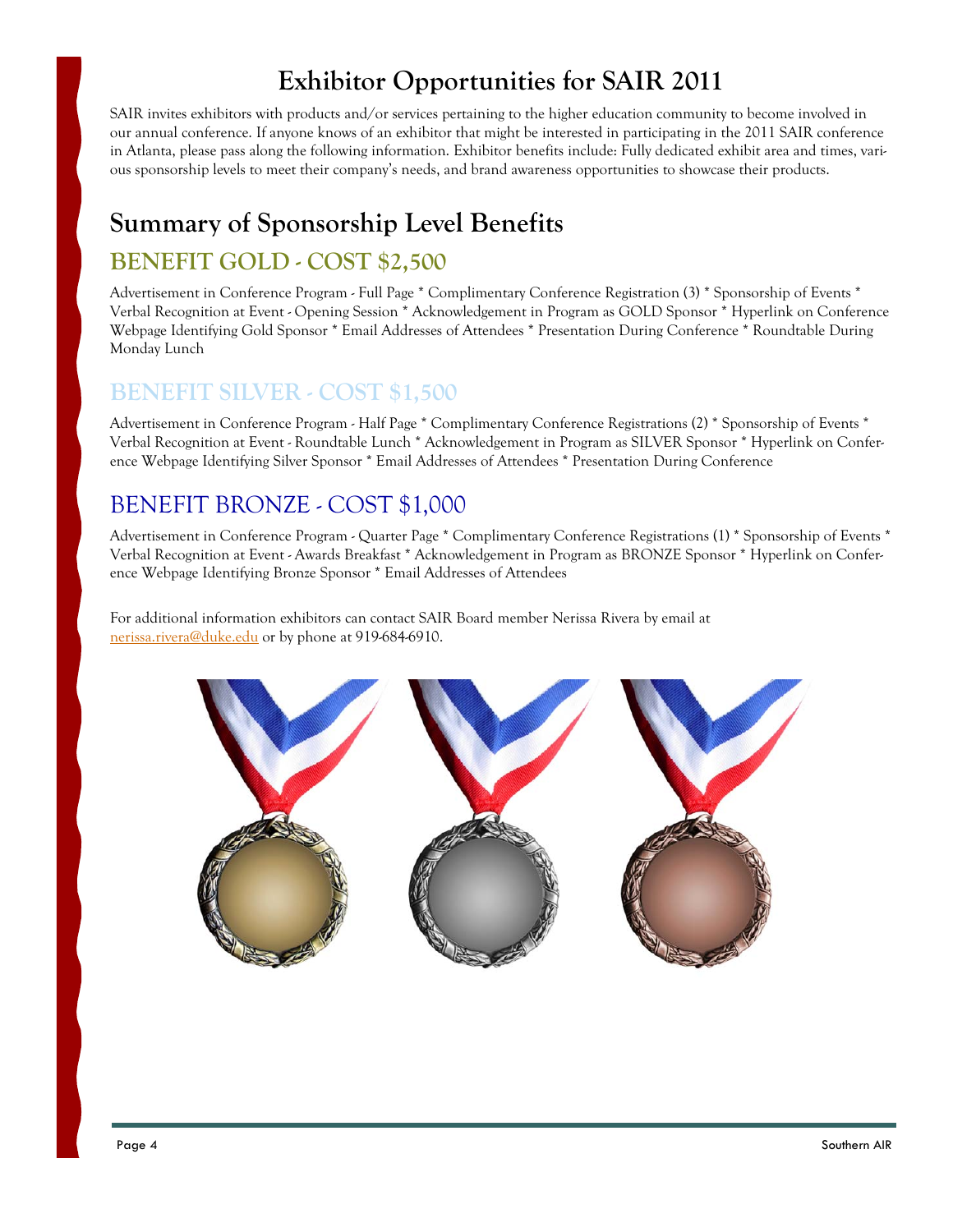# 2009-2010 Annual Report, Bernie Braun, 2009-2010 President

 Over the 2009-2010 year, your SAIR Board met four times to conduct business. These meetings included October 20, 2009 in Dallas Texas; January 31, 2010 in New Orleans, Louisiana; May 30, 2010 in Chicago, Illinois; September 19, 2010 in New Orleans.

 While many of our discussions revolved around planning the annual conference, there were also other activities that took place involving the Board and SAIR committees:

- Under the direction of Vice-President Ikenberry, we explored purchasing liability insurance for our organization. I'm happy to announce that we have entered a three year agreement with Travelers to provide such insurance beginning with the Atlanta conference.
- The SAIR Audit Committee comprised of members Mary Sapp, Glenn James, and Ross Griffith reviewed the financial records of the Association for 2009 and found that the records fairly represent the activity of the Association during the year and the financial position at the end of the year.
- Past-President Michelle Hall has undertaken the task of converting historical SAIR documents from paper to electronic storage. This is no small feat considering she received approximately 20 boxes from Larry Jones!
- We put out a request for proposal for the position of SAIR Webmaster. After reviewing the proposals submitted to the Board, we reached an agreement with Southeastern Louisiana University to provide this service to the Association for the next three years.
- We discussed the role of social networking sites in promotion of SAIR. In 2010, for the first time, *Facebook* provided another source to promote and discuss issues relating to the annual conference.

 In addition to the above activities, one of the main benefits of serving on the SAIR Board is being able to work with an incredible group of individuals. I would like to personally thank the SAIR Board of Directors who worked tirelessly to make SAIR a better organization. Those who will be continuing their service during 2010-2011 include current President Ike Ikenberry, Treasurer Ruth Salter, and Members-at-Large Nerissa Rivera and Cara Mia Braswell. Four members concluded their time on the SAIR Board at the New Orleans conference. I could never thank them enough for their service to SAIR and the assistance that they provided to me during our time together on the Board: Bethany Bodo, Member-at-Large; Dana Dalton, Member-at-Large, Kathleen Morley, Secretary; and Michelle Hall, Immediate Past President. Your efforts were truly amazing!

 Many of us on the Board (especially Program Chair Ikenberry) were concerned about attendance at the 2010 conference in New Orleans due to budget situations on our campuses. However, it is very apparent how important professional development and our organization are to all of you. We had a very impressive 398 in attendance. Ike and his committee, including my New Orleans local arrangements colleagues, put on a spectacular conference. I was particularly proud of the program and the opportunities to network and "*Laissez les Bon Temps Rouler*" in the Big Easy. I'm confident that everyone in attendance could say that they learned a lot and had a great time.

 Finally, thanks to you, the members of SAIR for providing me with an opportunity to lead you as President. Being Program Chair for the 2009 conference in Dallas was an incredible challenge, but also a very rewarding experience. On top of that, serving as President in 2010 as the conference returned to my home state for the first time in eight years was also an amazing journey. I look forward to wrapping up my term on the Board by Chairing the Nominating Committee and hope that many of you will consider running for SAIR office or nominate a deserving colleague. I promise the rewards from serving with these wonderful people far outweigh the time and effort required of you.

Have a great 2011!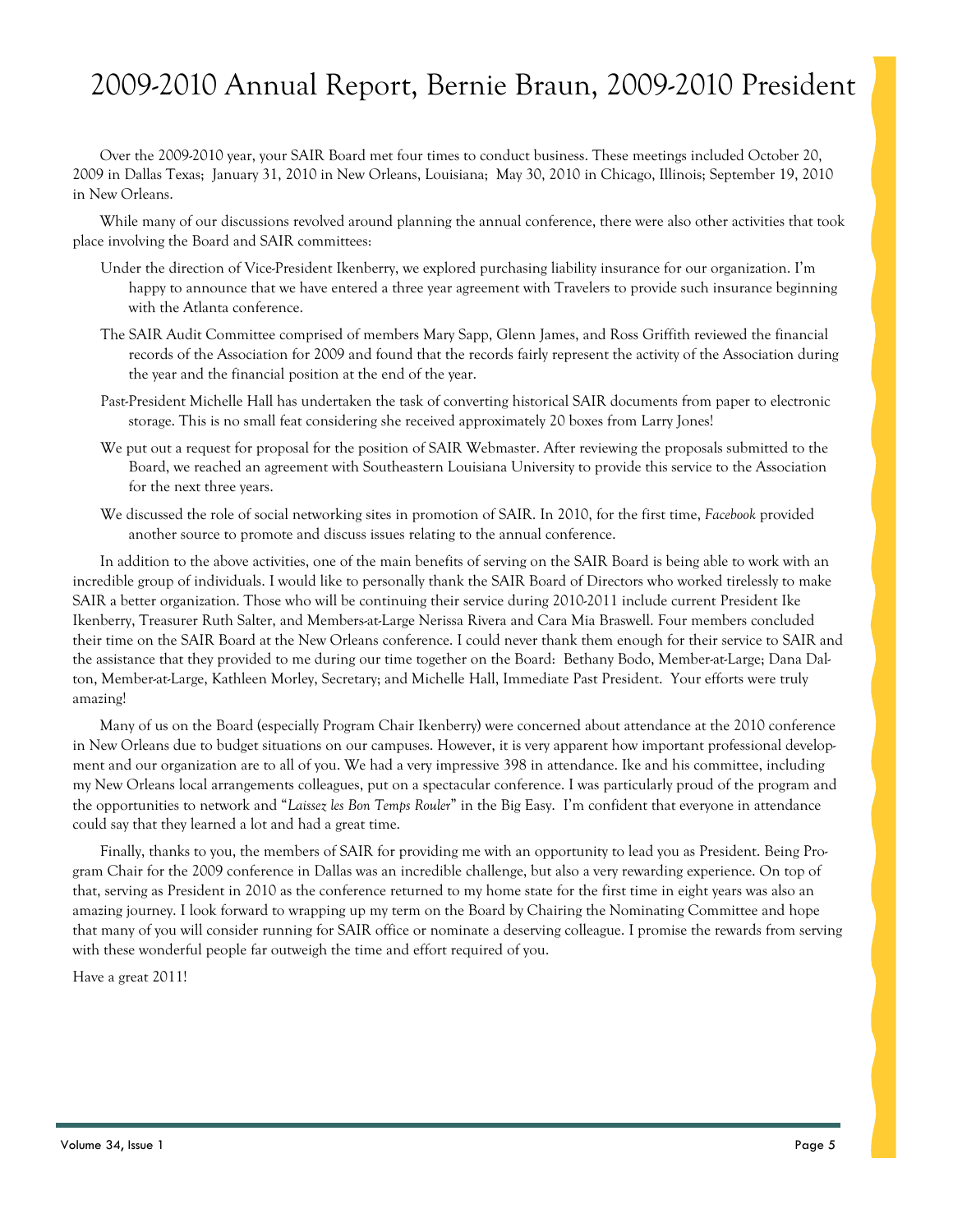### 2009 –2010 Member-at-Large Report, Cara Mia Braswell

#### **Don't Be Left Out –**

#### **Half of SAIR Members Attend Workshops!**

At SAIR 2010, 200 attendees (approximately half of SAIR'S total membership) took advantage of either preconference workshops or the IPEDS post-conference workshop. However, many of these members registered for more than one workshop (from 2 to 5) resulting in 265 pre-conference or post-conference registrations. Could it be that you may be missing out on one of the strongest benefits of attending SAIR - registering for affordable workshops taught by IR professionals? Evaluations of last year's workshops were excellent! So stay alert to catch this year's offerings.

The theme of SAIR 2011 encompasses rapidly changing technology tools and requirements in Institutional Research, Assessment and Planning. There couldn't be a better time to address the need to acquire and update skills which seem to change from year to year.

In the next few weeks you will be receiving a notice of the SAIR conference *Facebook* page opening up again. This year you will be able to make comments and send messages. I'd really like to know the skills you need or skills you have developed. You can respond to me on *Facebook* or email: braswcm@auburn.edu.

There are a few instructors I am already looking for:

- Text mining for survey responses software applications along with making sense of results
- Using software to approach topics specific to IR, such as applications developed to use for reports required every year
- IPEDS Student Financial aid procedures developed to pull the data and questions surrounding what data are needed
- Statistical Software Output making sense of your research study results for laymen

See all of you in Atlanta!



# 2009-2010 Member-at-Large Report, Nerissa Rivera Annual Fact Book and Electronic Document Competition

As always we had lots of institutions eager to show off visually and technically exciting ways to highlight data. There were quite a few who stood out and we would like to extend congratulations to all the winners. Thanks to everyone who submitted their documents in the competition.

Best Fact Book – 1st Place: Jacksonville State University Best Fact Book – 2nd Place: Middle Tennessee State University Best Fact Book – 2nd Place: University of Georgia Best Electronic Fact Book – 1st Place : Embry-Riddle Aeronautical University Best Electronic Fact Book – 2nd Place : Georgia Institute of Technology Best Electronic Fact Book – 3rd Place: Florida State University Best Mini Fact Book – 1st Place: Texas Tech University Best Mini Fact Book – 2nd Place: Georgia Institute of Technology Best Mini Fact Book – 3rd Place: University of West Florida Best IR Web Site – 1st Place: University of South Carolina Best IR Web Site – 2nd Place: Jacksonville State University Best IR Web Site – 3rd Place: Georgia Institute of Technology



A big round of thanks also goes out to all those who helped judge these documents before and at the conference: Jon Acker of University of Alabama at Tuscaloosa, Nancy James of Clemson University, Emily Saleh of Louisiana State University, and Jana Marak of Baylor University.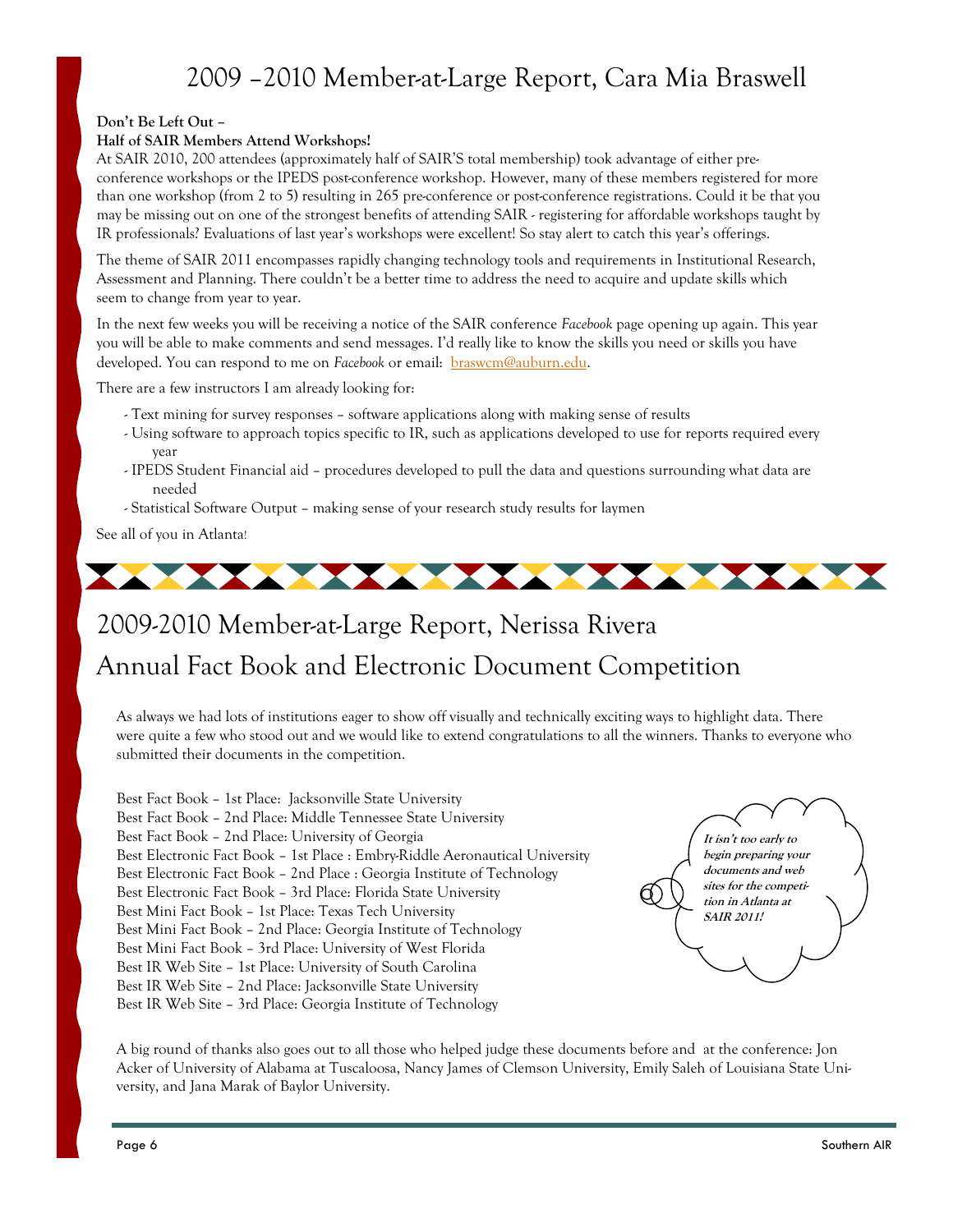# Dana L. Dalton, Member-At-Large 2009-2010

#### **2010 Travel Grant Awards**

SAIR was able to further support the membership by awarding ten Travel Grants and the Bill Fendley Travel Grant for the 2010 Annual Conference. Well over twenty persons applied for the grants. Several newcomers were awarded grants who expressed much interest in becoming very involved with SAIR. The Travel Grants are a great resource and all members are encouraged to apply. Again, thanks to Kathleen Morley for her continued assistance.

#### **Newcomers' Reception in the Big Easy**



If you missed it, you missed a fabulous treat. New Orleans is a great city with spectacular energy and history. After an enthusiastic meet and greet icebreaker, the Newcomers and seasoned SAIR members were treated to an authentic Second Line march into the Opening Session provided by the incredible Kinfolk Brass Band. The reception provides a fun introduction to our great organization and is a perfect way to begin life-long professional and personal relationships. SAIR members are always encouraged to come and welcome the newcomers.

# Kathleen Morley, Secretary, 2009-2010

It has been my pleasure to serve on the SAIR Board as secretary during this past year. Highlights of the year include:

- Attending the 2010 conference planning meeting and winter board meeting in January in New Orleans, Louisiana.
- Attending the spring SAIR board meeting at the AIR Forum in Chicago in May.
- · Attending the pre-conference board meeting and post-conference board meeting in September in New Orleans, Louisiana.
- · Composing minutes of all aforementioned meetings and disseminating those minutes to the Board for review.
- · Recording minutes at the 2010 Annual Business Meeting and Awards Breakfast during the conference.
- · Assisting Dana Dalton, member-at-large, in the selection of SAIR Travel Grants recipients for the 2010 conference.
- · Producing the "Southern AIR" newsletter three times a year.
- · Serving as liaison for the state affiliate groups.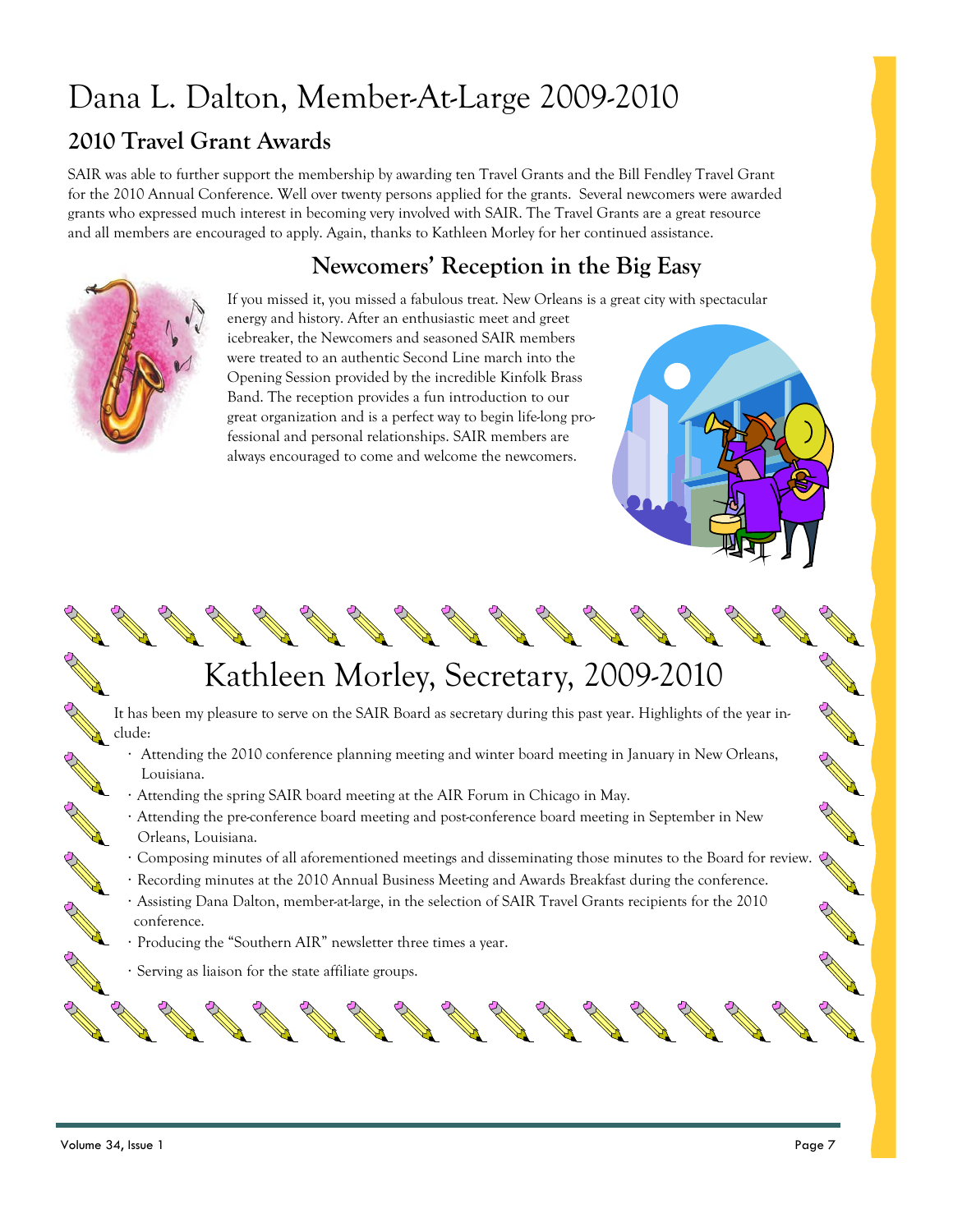

**SAIR would like to send <sup>a</sup> special "THANK YOU" to all of our sponsors for their generous support of the 2010 SAIR Conference in New Orleans. GOLD SPONSORS**





 **SCANTRON Strategic Planning Online** 



$$
\overbrace{\longrightarrow}
$$

Academic Analytics  $|cla|$ **Dataliant Idata** Epsilen Environment Information Builders Nuventive

Smarter Services National Student **Clearninghouse** Taskstream **Tk20** WEAVE online **Xitracs**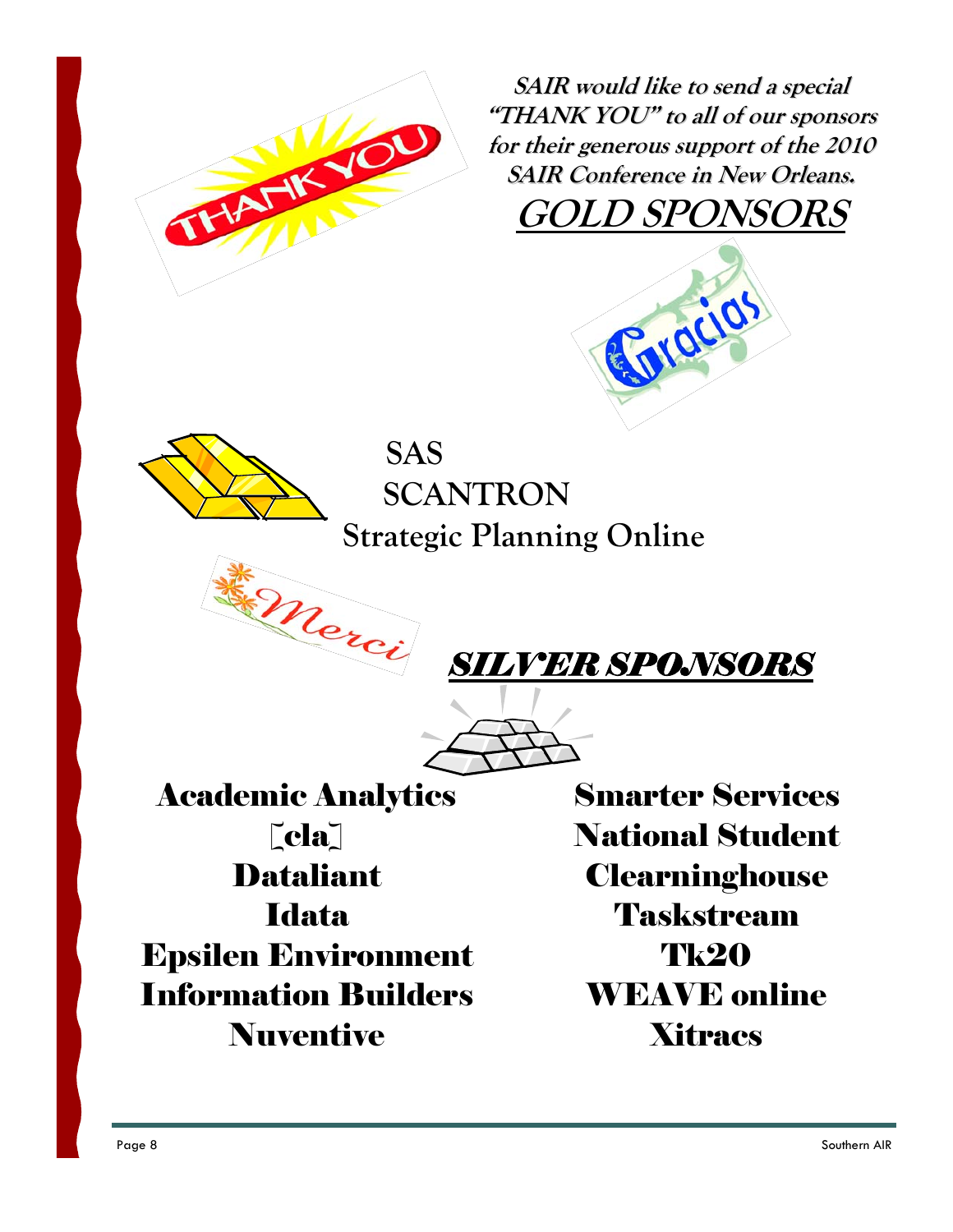





# *SPECIAL SPONSORS*  AIR LAIR Delgado Community College **SREB**

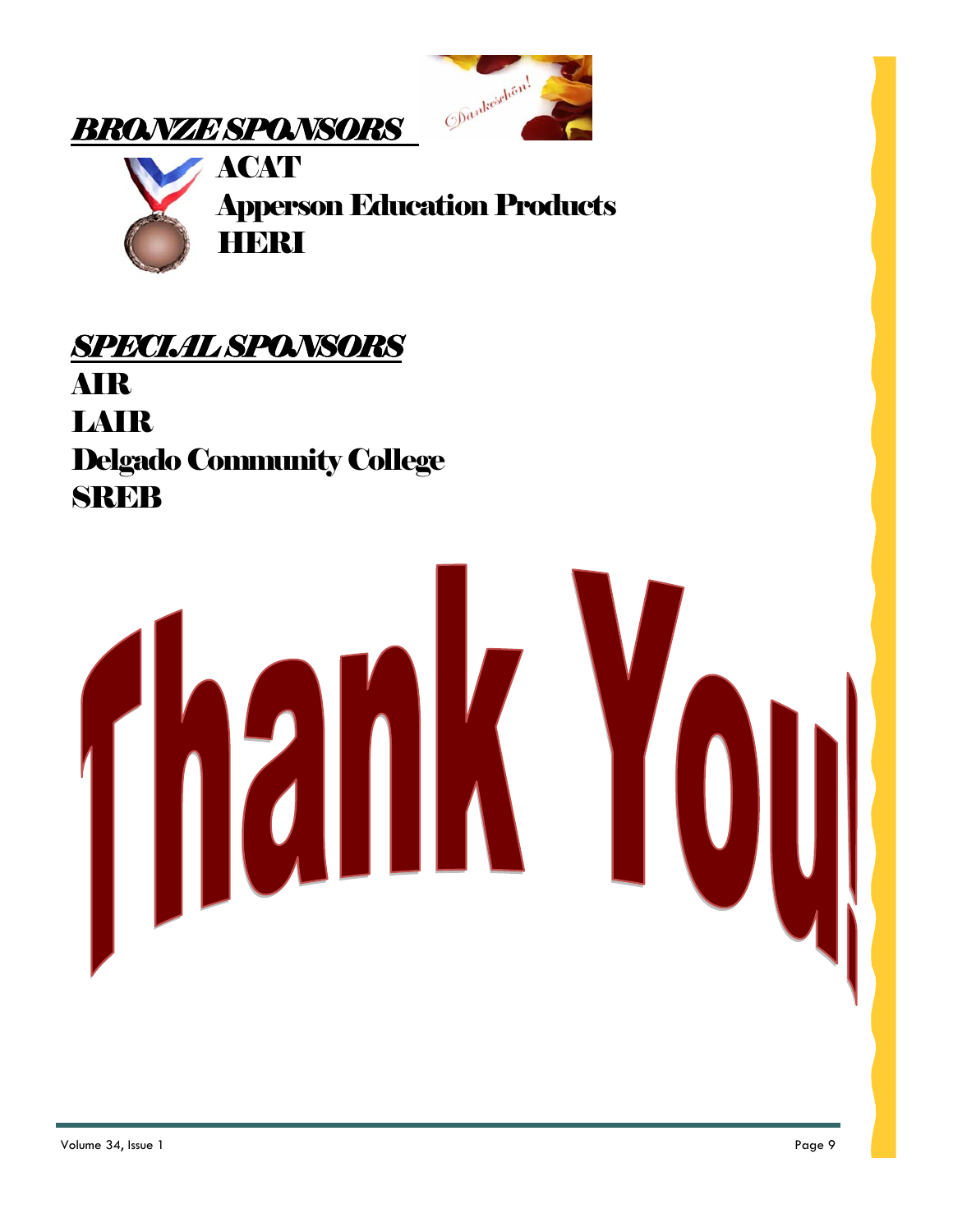# About our members…….

**A note about our membership: The state distribution of the SAIR membership is in the chart below. Currently, we have 475 members. The top membership state is Texas, followed by Alabama, Georgia and Louisiana. SAIR membership is from 25 states. The majority of the out-of-region members are sponsors or presenters.** 

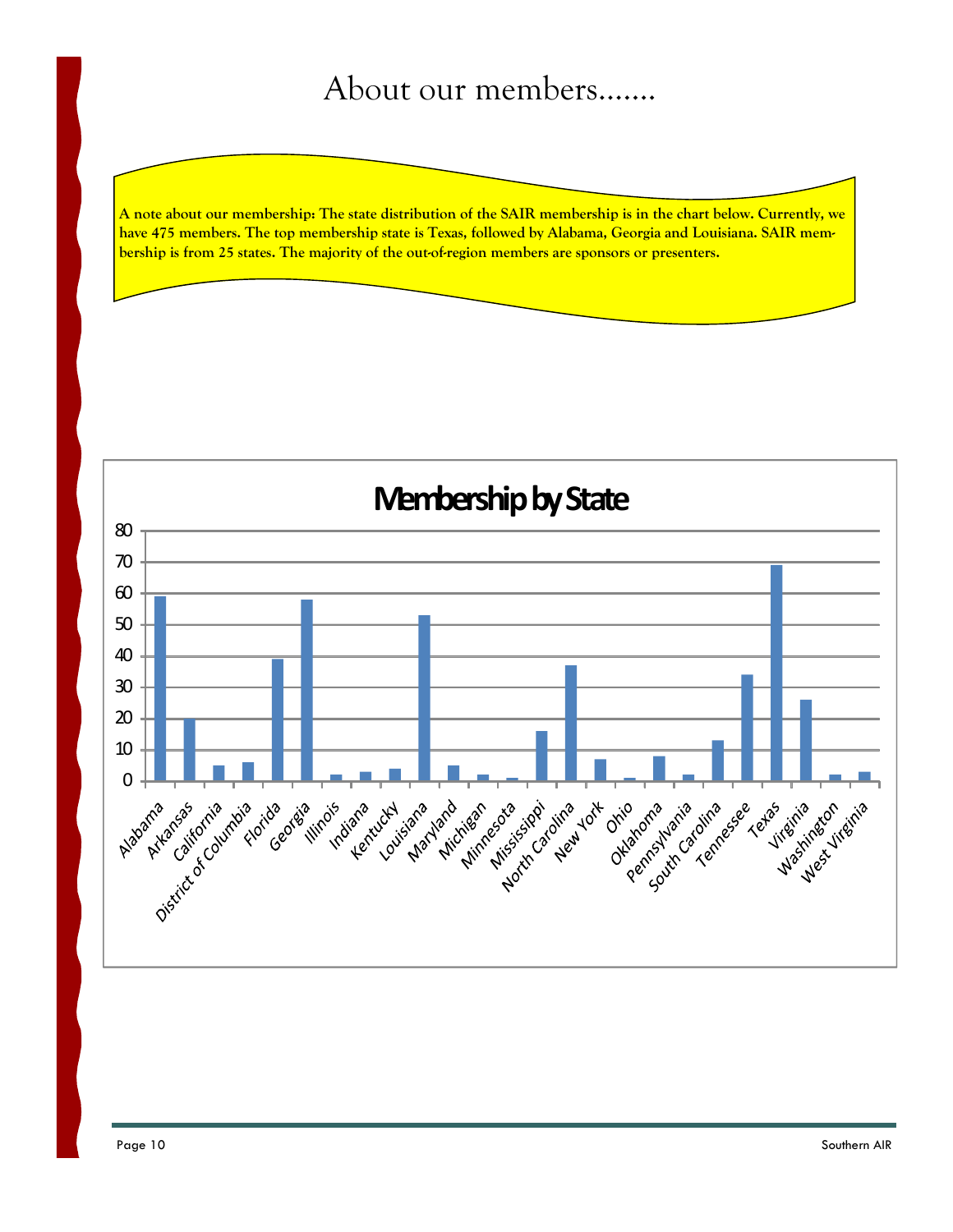

#### **Alabama**

The 25th Annual ALAIR conference will be held April 4th- 5th, 2011 at Troy University. Complete information coming soon to our website: http://www.alair.org/

#### **Maryland**

MdAIR has two save the dates for its events. All are welcome to attend. Registration for these events will be open approximately one month prior to the conference on the MdAIR website (www.mdair.org). MdAIR Spring Institute April 29, 2011 Harford Community College, Bel Air, Maryland

MdAIR 25th Annual Conference October 14, 2011 Hood College, Frederick Maryland

#### **North Carolina**

The NCAIR Annual Conference will be held April 4-6, 2011 at the Broyhill Inn and Conference Center in Boone, NC. For more information, and for contact information for the Broyhill Inn for accommodations see:

http://www.ncair.net/conferences/2011/2011\_conference.htm The online registration form is here: https://secure.airweb3.org/ncair/ We hope to see you there! Heather Langdon, *NCAIR President* Carol Carrere, *NCAIR Conference Chair and President-Elect*

#### **Tennessee**

The TENNAIR conference is scheduled for August 11-12 in Nashville TN. Our program chair is Ted Washington (ted.washington@nscc.edu).

#### **Virginia**

There are two upcoming events for the Virginia Association of Management Analysis and Planning (VAMAP). The annual Spring Drive-in will be held in Charlottesville in early April of 2011. In the fall VAMAP will hold its annual Fall Conference. Plans are in the works to offer "Hot Topic" conference calls to help members stay up-to-date with key issues, reporting requirements, technologies, etc. Keep up to date with VAMAP's activities at http://www.vamap.org/.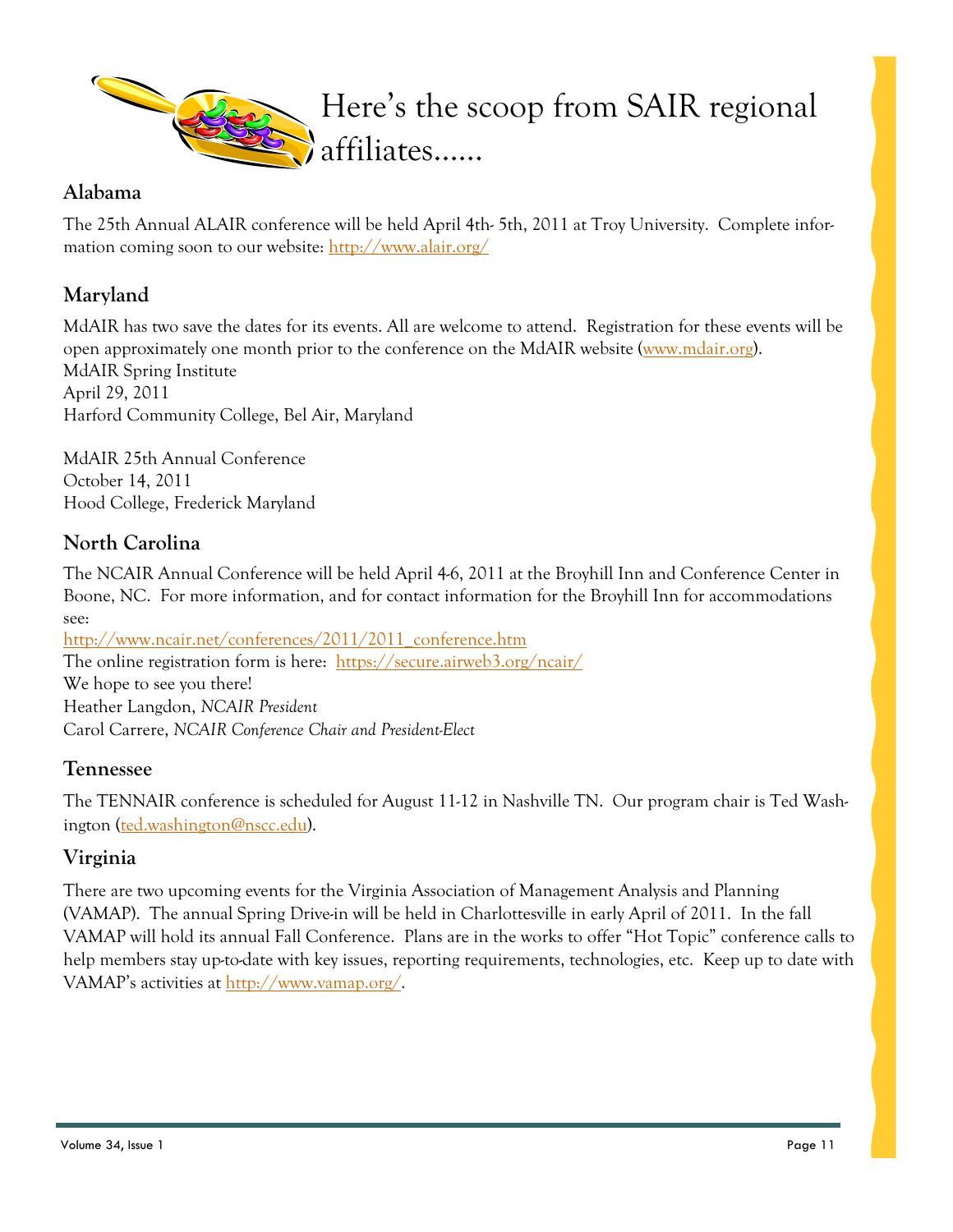| <b>SAIR</b><br><b>CMG</b><br><b>PDCF</b><br>Assets as of January 1, 2010<br>Total<br>46,330.31<br><b>Bank</b> balance<br>46.330.31<br>s<br>\$<br>ંડ<br>\$<br>÷<br>Investment balance<br>\$<br>57,965.99 \$<br>5,032.25<br>s<br>5,349.56<br>s<br>68,347.80<br>s<br><b>Total</b><br>104.296.30<br>$\sim$<br>5.032.25<br>$\mathbf{s}$<br>5.349.56<br><b>S</b><br>Income during the year:<br>New and Renewed Membership<br>\$<br>1,870.00 \$<br>s<br>\$<br>s<br>s<br>S<br>Conference Income<br>116,866.92 \$<br>i.<br>L.<br><b>CMG Contributions</b><br>2<br>\$<br>5<br>\$<br>×.<br>$\overline{a}$<br>٠<br>۰<br>\$<br>50.12<br>s<br>\$<br><b>Checking Interest</b><br>s<br>٠<br>$\overline{\phantom{a}}$<br><b>Contribution CMG</b><br>s<br>150.00 \$<br>s<br>s<br>۰<br><b>Investment Interest</b><br>\$<br>s<br>5.86S<br>0.51<br>054<br>\$<br>s<br><b>Total Income</b><br>118,942.90 \$<br>s<br>s<br>0.51<br>0.54<br><b>Expenditures during the year:</b><br>January 2008 Board/Planning Meeting<br>\$<br>\$<br>s<br>\$<br>2007 Conference<br>2<br>\$<br>\$<br>\$<br>L<br>L.<br>ä,<br>January 2010 Board/Planning Meeting<br>\$<br>s<br>\$<br>4.738.21<br>s<br>٠<br>÷<br>2009 Conference<br>\$<br>\$<br>827.80<br>$\sim$<br>s<br>2010 Conference<br>\$<br>114,947.36 \$<br>s<br>s<br>٠<br>u<br>May Board Meeting/SAIR SIG @ AIR<br>\$<br>1.754.60 \$<br>\$<br>\$<br>٠<br>۰<br>\$<br>\$<br>Logo Design<br>\$<br>300.00 \$<br>٠<br>$\overline{\phantom{a}}$<br>\$<br>Nova/Elavon Merchant Account Fees<br>s<br>\$<br>2.890.43 \$<br>÷<br>÷<br>\$<br>\$<br><b>Cyent Services</b><br>2,400.00 \$<br>\$<br>$\overline{a}$<br>$\overline{a}$<br><b>Future Site Selection Expenditures</b><br>s<br>s<br>s<br>339.50 \$<br>۰<br>u<br><b>SAIR Best Paper Award</b><br>2<br>5<br>2<br>500.00 \$<br>٠<br>÷<br><b>SAIR Travel Grants</b><br>s<br>s<br>s<br>3,000.00 \$<br>-<br>\$<br><b>Bill Fendley Travel Grant</b><br>\$<br>s<br>300.00<br>ూ<br>٠<br>$\overline{a}$<br>Larry Jones Travel Grant<br>\$<br>s<br>\$<br>500.00 \$<br>۰<br>۰<br><b>Corporate Filing Fee</b><br>\$<br>s<br>s<br>70.00 \$<br>۰<br>u<br>\$<br>s<br>\$<br><b>Tax Preparation</b><br>325.00 \$<br>٠<br>-<br>\$<br>s<br>\$<br>Postage<br>114.27S<br>u.<br>٠<br>\$<br>\$<br><b>Liability Insurance</b><br>900.00 \$<br>s<br>÷<br>÷<br>\$<br>Miscellaneous Office Supplies<br>506.85 \$<br>s<br>s<br>۰.<br>۰<br>s<br>s<br><b>Checking Account Service Fee</b><br>s<br>7.50 S<br>۷<br>۰<br><b>Investment Account Annual Fee</b><br>\$<br>51.09<br>-5<br>4.19<br>s<br>4.72<br>s<br>\$<br><b>Total Expenditures</b><br>s<br>\$<br>134,472.61<br>s<br>4.19<br>4.72<br>5<br>$(15,529.71)$ \$<br><b>Total net income during period</b><br>$(3.68)$ \$<br>$(4.18)$ \$ |                                |                           | <b>SAIR Financial Statement</b> |  |  |  |  |  |             |
|-----------------------------------------------------------------------------------------------------------------------------------------------------------------------------------------------------------------------------------------------------------------------------------------------------------------------------------------------------------------------------------------------------------------------------------------------------------------------------------------------------------------------------------------------------------------------------------------------------------------------------------------------------------------------------------------------------------------------------------------------------------------------------------------------------------------------------------------------------------------------------------------------------------------------------------------------------------------------------------------------------------------------------------------------------------------------------------------------------------------------------------------------------------------------------------------------------------------------------------------------------------------------------------------------------------------------------------------------------------------------------------------------------------------------------------------------------------------------------------------------------------------------------------------------------------------------------------------------------------------------------------------------------------------------------------------------------------------------------------------------------------------------------------------------------------------------------------------------------------------------------------------------------------------------------------------------------------------------------------------------------------------------------------------------------------------------------------------------------------------------------------------------------------------------------------------------------------------------------------------------------------------------------------------------------------------------------------------------------------------------------------------------------------------------------------------------------------------------------------------------------------------------------------------------------------------------------------------------------------------------------------------------------------------------------------------------------------------------|--------------------------------|---------------------------|---------------------------------|--|--|--|--|--|-------------|
|                                                                                                                                                                                                                                                                                                                                                                                                                                                                                                                                                                                                                                                                                                                                                                                                                                                                                                                                                                                                                                                                                                                                                                                                                                                                                                                                                                                                                                                                                                                                                                                                                                                                                                                                                                                                                                                                                                                                                                                                                                                                                                                                                                                                                                                                                                                                                                                                                                                                                                                                                                                                                                                                                                                       |                                | <b>Calendar Year 2010</b> |                                 |  |  |  |  |  |             |
|                                                                                                                                                                                                                                                                                                                                                                                                                                                                                                                                                                                                                                                                                                                                                                                                                                                                                                                                                                                                                                                                                                                                                                                                                                                                                                                                                                                                                                                                                                                                                                                                                                                                                                                                                                                                                                                                                                                                                                                                                                                                                                                                                                                                                                                                                                                                                                                                                                                                                                                                                                                                                                                                                                                       |                                |                           |                                 |  |  |  |  |  |             |
|                                                                                                                                                                                                                                                                                                                                                                                                                                                                                                                                                                                                                                                                                                                                                                                                                                                                                                                                                                                                                                                                                                                                                                                                                                                                                                                                                                                                                                                                                                                                                                                                                                                                                                                                                                                                                                                                                                                                                                                                                                                                                                                                                                                                                                                                                                                                                                                                                                                                                                                                                                                                                                                                                                                       |                                |                           |                                 |  |  |  |  |  |             |
|                                                                                                                                                                                                                                                                                                                                                                                                                                                                                                                                                                                                                                                                                                                                                                                                                                                                                                                                                                                                                                                                                                                                                                                                                                                                                                                                                                                                                                                                                                                                                                                                                                                                                                                                                                                                                                                                                                                                                                                                                                                                                                                                                                                                                                                                                                                                                                                                                                                                                                                                                                                                                                                                                                                       |                                |                           |                                 |  |  |  |  |  |             |
|                                                                                                                                                                                                                                                                                                                                                                                                                                                                                                                                                                                                                                                                                                                                                                                                                                                                                                                                                                                                                                                                                                                                                                                                                                                                                                                                                                                                                                                                                                                                                                                                                                                                                                                                                                                                                                                                                                                                                                                                                                                                                                                                                                                                                                                                                                                                                                                                                                                                                                                                                                                                                                                                                                                       |                                |                           |                                 |  |  |  |  |  | 114,678.11  |
|                                                                                                                                                                                                                                                                                                                                                                                                                                                                                                                                                                                                                                                                                                                                                                                                                                                                                                                                                                                                                                                                                                                                                                                                                                                                                                                                                                                                                                                                                                                                                                                                                                                                                                                                                                                                                                                                                                                                                                                                                                                                                                                                                                                                                                                                                                                                                                                                                                                                                                                                                                                                                                                                                                                       |                                |                           |                                 |  |  |  |  |  |             |
|                                                                                                                                                                                                                                                                                                                                                                                                                                                                                                                                                                                                                                                                                                                                                                                                                                                                                                                                                                                                                                                                                                                                                                                                                                                                                                                                                                                                                                                                                                                                                                                                                                                                                                                                                                                                                                                                                                                                                                                                                                                                                                                                                                                                                                                                                                                                                                                                                                                                                                                                                                                                                                                                                                                       |                                |                           |                                 |  |  |  |  |  | 1,870.00    |
|                                                                                                                                                                                                                                                                                                                                                                                                                                                                                                                                                                                                                                                                                                                                                                                                                                                                                                                                                                                                                                                                                                                                                                                                                                                                                                                                                                                                                                                                                                                                                                                                                                                                                                                                                                                                                                                                                                                                                                                                                                                                                                                                                                                                                                                                                                                                                                                                                                                                                                                                                                                                                                                                                                                       |                                |                           |                                 |  |  |  |  |  | 116,866.92  |
|                                                                                                                                                                                                                                                                                                                                                                                                                                                                                                                                                                                                                                                                                                                                                                                                                                                                                                                                                                                                                                                                                                                                                                                                                                                                                                                                                                                                                                                                                                                                                                                                                                                                                                                                                                                                                                                                                                                                                                                                                                                                                                                                                                                                                                                                                                                                                                                                                                                                                                                                                                                                                                                                                                                       |                                |                           |                                 |  |  |  |  |  |             |
|                                                                                                                                                                                                                                                                                                                                                                                                                                                                                                                                                                                                                                                                                                                                                                                                                                                                                                                                                                                                                                                                                                                                                                                                                                                                                                                                                                                                                                                                                                                                                                                                                                                                                                                                                                                                                                                                                                                                                                                                                                                                                                                                                                                                                                                                                                                                                                                                                                                                                                                                                                                                                                                                                                                       |                                |                           |                                 |  |  |  |  |  | 50.12       |
|                                                                                                                                                                                                                                                                                                                                                                                                                                                                                                                                                                                                                                                                                                                                                                                                                                                                                                                                                                                                                                                                                                                                                                                                                                                                                                                                                                                                                                                                                                                                                                                                                                                                                                                                                                                                                                                                                                                                                                                                                                                                                                                                                                                                                                                                                                                                                                                                                                                                                                                                                                                                                                                                                                                       |                                |                           |                                 |  |  |  |  |  | 150.00      |
|                                                                                                                                                                                                                                                                                                                                                                                                                                                                                                                                                                                                                                                                                                                                                                                                                                                                                                                                                                                                                                                                                                                                                                                                                                                                                                                                                                                                                                                                                                                                                                                                                                                                                                                                                                                                                                                                                                                                                                                                                                                                                                                                                                                                                                                                                                                                                                                                                                                                                                                                                                                                                                                                                                                       |                                |                           |                                 |  |  |  |  |  | 1.05        |
|                                                                                                                                                                                                                                                                                                                                                                                                                                                                                                                                                                                                                                                                                                                                                                                                                                                                                                                                                                                                                                                                                                                                                                                                                                                                                                                                                                                                                                                                                                                                                                                                                                                                                                                                                                                                                                                                                                                                                                                                                                                                                                                                                                                                                                                                                                                                                                                                                                                                                                                                                                                                                                                                                                                       |                                |                           |                                 |  |  |  |  |  | 118,943.95  |
|                                                                                                                                                                                                                                                                                                                                                                                                                                                                                                                                                                                                                                                                                                                                                                                                                                                                                                                                                                                                                                                                                                                                                                                                                                                                                                                                                                                                                                                                                                                                                                                                                                                                                                                                                                                                                                                                                                                                                                                                                                                                                                                                                                                                                                                                                                                                                                                                                                                                                                                                                                                                                                                                                                                       |                                |                           |                                 |  |  |  |  |  |             |
|                                                                                                                                                                                                                                                                                                                                                                                                                                                                                                                                                                                                                                                                                                                                                                                                                                                                                                                                                                                                                                                                                                                                                                                                                                                                                                                                                                                                                                                                                                                                                                                                                                                                                                                                                                                                                                                                                                                                                                                                                                                                                                                                                                                                                                                                                                                                                                                                                                                                                                                                                                                                                                                                                                                       |                                |                           |                                 |  |  |  |  |  |             |
|                                                                                                                                                                                                                                                                                                                                                                                                                                                                                                                                                                                                                                                                                                                                                                                                                                                                                                                                                                                                                                                                                                                                                                                                                                                                                                                                                                                                                                                                                                                                                                                                                                                                                                                                                                                                                                                                                                                                                                                                                                                                                                                                                                                                                                                                                                                                                                                                                                                                                                                                                                                                                                                                                                                       |                                |                           |                                 |  |  |  |  |  |             |
|                                                                                                                                                                                                                                                                                                                                                                                                                                                                                                                                                                                                                                                                                                                                                                                                                                                                                                                                                                                                                                                                                                                                                                                                                                                                                                                                                                                                                                                                                                                                                                                                                                                                                                                                                                                                                                                                                                                                                                                                                                                                                                                                                                                                                                                                                                                                                                                                                                                                                                                                                                                                                                                                                                                       |                                |                           |                                 |  |  |  |  |  | 4,738.21    |
|                                                                                                                                                                                                                                                                                                                                                                                                                                                                                                                                                                                                                                                                                                                                                                                                                                                                                                                                                                                                                                                                                                                                                                                                                                                                                                                                                                                                                                                                                                                                                                                                                                                                                                                                                                                                                                                                                                                                                                                                                                                                                                                                                                                                                                                                                                                                                                                                                                                                                                                                                                                                                                                                                                                       |                                |                           |                                 |  |  |  |  |  | 827.80      |
|                                                                                                                                                                                                                                                                                                                                                                                                                                                                                                                                                                                                                                                                                                                                                                                                                                                                                                                                                                                                                                                                                                                                                                                                                                                                                                                                                                                                                                                                                                                                                                                                                                                                                                                                                                                                                                                                                                                                                                                                                                                                                                                                                                                                                                                                                                                                                                                                                                                                                                                                                                                                                                                                                                                       |                                |                           |                                 |  |  |  |  |  | 114,947.36  |
|                                                                                                                                                                                                                                                                                                                                                                                                                                                                                                                                                                                                                                                                                                                                                                                                                                                                                                                                                                                                                                                                                                                                                                                                                                                                                                                                                                                                                                                                                                                                                                                                                                                                                                                                                                                                                                                                                                                                                                                                                                                                                                                                                                                                                                                                                                                                                                                                                                                                                                                                                                                                                                                                                                                       |                                |                           |                                 |  |  |  |  |  | 1.754.60    |
|                                                                                                                                                                                                                                                                                                                                                                                                                                                                                                                                                                                                                                                                                                                                                                                                                                                                                                                                                                                                                                                                                                                                                                                                                                                                                                                                                                                                                                                                                                                                                                                                                                                                                                                                                                                                                                                                                                                                                                                                                                                                                                                                                                                                                                                                                                                                                                                                                                                                                                                                                                                                                                                                                                                       |                                |                           |                                 |  |  |  |  |  | 300.00      |
|                                                                                                                                                                                                                                                                                                                                                                                                                                                                                                                                                                                                                                                                                                                                                                                                                                                                                                                                                                                                                                                                                                                                                                                                                                                                                                                                                                                                                                                                                                                                                                                                                                                                                                                                                                                                                                                                                                                                                                                                                                                                                                                                                                                                                                                                                                                                                                                                                                                                                                                                                                                                                                                                                                                       |                                |                           |                                 |  |  |  |  |  | 2,890.43    |
|                                                                                                                                                                                                                                                                                                                                                                                                                                                                                                                                                                                                                                                                                                                                                                                                                                                                                                                                                                                                                                                                                                                                                                                                                                                                                                                                                                                                                                                                                                                                                                                                                                                                                                                                                                                                                                                                                                                                                                                                                                                                                                                                                                                                                                                                                                                                                                                                                                                                                                                                                                                                                                                                                                                       |                                |                           |                                 |  |  |  |  |  | 2,400.00    |
|                                                                                                                                                                                                                                                                                                                                                                                                                                                                                                                                                                                                                                                                                                                                                                                                                                                                                                                                                                                                                                                                                                                                                                                                                                                                                                                                                                                                                                                                                                                                                                                                                                                                                                                                                                                                                                                                                                                                                                                                                                                                                                                                                                                                                                                                                                                                                                                                                                                                                                                                                                                                                                                                                                                       |                                |                           |                                 |  |  |  |  |  | 339.50      |
|                                                                                                                                                                                                                                                                                                                                                                                                                                                                                                                                                                                                                                                                                                                                                                                                                                                                                                                                                                                                                                                                                                                                                                                                                                                                                                                                                                                                                                                                                                                                                                                                                                                                                                                                                                                                                                                                                                                                                                                                                                                                                                                                                                                                                                                                                                                                                                                                                                                                                                                                                                                                                                                                                                                       |                                |                           |                                 |  |  |  |  |  | 500.00      |
|                                                                                                                                                                                                                                                                                                                                                                                                                                                                                                                                                                                                                                                                                                                                                                                                                                                                                                                                                                                                                                                                                                                                                                                                                                                                                                                                                                                                                                                                                                                                                                                                                                                                                                                                                                                                                                                                                                                                                                                                                                                                                                                                                                                                                                                                                                                                                                                                                                                                                                                                                                                                                                                                                                                       |                                |                           |                                 |  |  |  |  |  | 3,000.00    |
|                                                                                                                                                                                                                                                                                                                                                                                                                                                                                                                                                                                                                                                                                                                                                                                                                                                                                                                                                                                                                                                                                                                                                                                                                                                                                                                                                                                                                                                                                                                                                                                                                                                                                                                                                                                                                                                                                                                                                                                                                                                                                                                                                                                                                                                                                                                                                                                                                                                                                                                                                                                                                                                                                                                       |                                |                           |                                 |  |  |  |  |  | 300.00      |
|                                                                                                                                                                                                                                                                                                                                                                                                                                                                                                                                                                                                                                                                                                                                                                                                                                                                                                                                                                                                                                                                                                                                                                                                                                                                                                                                                                                                                                                                                                                                                                                                                                                                                                                                                                                                                                                                                                                                                                                                                                                                                                                                                                                                                                                                                                                                                                                                                                                                                                                                                                                                                                                                                                                       |                                |                           |                                 |  |  |  |  |  | 500.00      |
|                                                                                                                                                                                                                                                                                                                                                                                                                                                                                                                                                                                                                                                                                                                                                                                                                                                                                                                                                                                                                                                                                                                                                                                                                                                                                                                                                                                                                                                                                                                                                                                                                                                                                                                                                                                                                                                                                                                                                                                                                                                                                                                                                                                                                                                                                                                                                                                                                                                                                                                                                                                                                                                                                                                       |                                |                           |                                 |  |  |  |  |  | 70.00       |
|                                                                                                                                                                                                                                                                                                                                                                                                                                                                                                                                                                                                                                                                                                                                                                                                                                                                                                                                                                                                                                                                                                                                                                                                                                                                                                                                                                                                                                                                                                                                                                                                                                                                                                                                                                                                                                                                                                                                                                                                                                                                                                                                                                                                                                                                                                                                                                                                                                                                                                                                                                                                                                                                                                                       |                                |                           |                                 |  |  |  |  |  | 325.00      |
|                                                                                                                                                                                                                                                                                                                                                                                                                                                                                                                                                                                                                                                                                                                                                                                                                                                                                                                                                                                                                                                                                                                                                                                                                                                                                                                                                                                                                                                                                                                                                                                                                                                                                                                                                                                                                                                                                                                                                                                                                                                                                                                                                                                                                                                                                                                                                                                                                                                                                                                                                                                                                                                                                                                       |                                |                           |                                 |  |  |  |  |  | 114.27      |
|                                                                                                                                                                                                                                                                                                                                                                                                                                                                                                                                                                                                                                                                                                                                                                                                                                                                                                                                                                                                                                                                                                                                                                                                                                                                                                                                                                                                                                                                                                                                                                                                                                                                                                                                                                                                                                                                                                                                                                                                                                                                                                                                                                                                                                                                                                                                                                                                                                                                                                                                                                                                                                                                                                                       |                                |                           |                                 |  |  |  |  |  | 900.00      |
|                                                                                                                                                                                                                                                                                                                                                                                                                                                                                                                                                                                                                                                                                                                                                                                                                                                                                                                                                                                                                                                                                                                                                                                                                                                                                                                                                                                                                                                                                                                                                                                                                                                                                                                                                                                                                                                                                                                                                                                                                                                                                                                                                                                                                                                                                                                                                                                                                                                                                                                                                                                                                                                                                                                       |                                |                           |                                 |  |  |  |  |  | 506.85      |
|                                                                                                                                                                                                                                                                                                                                                                                                                                                                                                                                                                                                                                                                                                                                                                                                                                                                                                                                                                                                                                                                                                                                                                                                                                                                                                                                                                                                                                                                                                                                                                                                                                                                                                                                                                                                                                                                                                                                                                                                                                                                                                                                                                                                                                                                                                                                                                                                                                                                                                                                                                                                                                                                                                                       |                                |                           |                                 |  |  |  |  |  | 7.50        |
|                                                                                                                                                                                                                                                                                                                                                                                                                                                                                                                                                                                                                                                                                                                                                                                                                                                                                                                                                                                                                                                                                                                                                                                                                                                                                                                                                                                                                                                                                                                                                                                                                                                                                                                                                                                                                                                                                                                                                                                                                                                                                                                                                                                                                                                                                                                                                                                                                                                                                                                                                                                                                                                                                                                       |                                |                           |                                 |  |  |  |  |  | 60.00       |
|                                                                                                                                                                                                                                                                                                                                                                                                                                                                                                                                                                                                                                                                                                                                                                                                                                                                                                                                                                                                                                                                                                                                                                                                                                                                                                                                                                                                                                                                                                                                                                                                                                                                                                                                                                                                                                                                                                                                                                                                                                                                                                                                                                                                                                                                                                                                                                                                                                                                                                                                                                                                                                                                                                                       |                                |                           |                                 |  |  |  |  |  | 134,481.52  |
|                                                                                                                                                                                                                                                                                                                                                                                                                                                                                                                                                                                                                                                                                                                                                                                                                                                                                                                                                                                                                                                                                                                                                                                                                                                                                                                                                                                                                                                                                                                                                                                                                                                                                                                                                                                                                                                                                                                                                                                                                                                                                                                                                                                                                                                                                                                                                                                                                                                                                                                                                                                                                                                                                                                       |                                |                           |                                 |  |  |  |  |  | (15,537.57) |
|                                                                                                                                                                                                                                                                                                                                                                                                                                                                                                                                                                                                                                                                                                                                                                                                                                                                                                                                                                                                                                                                                                                                                                                                                                                                                                                                                                                                                                                                                                                                                                                                                                                                                                                                                                                                                                                                                                                                                                                                                                                                                                                                                                                                                                                                                                                                                                                                                                                                                                                                                                                                                                                                                                                       | Assets as of December 31, 2010 |                           |                                 |  |  |  |  |  |             |
| <b>Bank</b> balance<br>30, 845.83<br>\$<br>s<br>s<br>ઃ<br>$\overline{a}$                                                                                                                                                                                                                                                                                                                                                                                                                                                                                                                                                                                                                                                                                                                                                                                                                                                                                                                                                                                                                                                                                                                                                                                                                                                                                                                                                                                                                                                                                                                                                                                                                                                                                                                                                                                                                                                                                                                                                                                                                                                                                                                                                                                                                                                                                                                                                                                                                                                                                                                                                                                                                                              |                                |                           |                                 |  |  |  |  |  | 30.845.83   |
| \$<br>Investment balance<br>57,920.76 \$<br>5,028.57<br>s<br>5.345.38<br>s                                                                                                                                                                                                                                                                                                                                                                                                                                                                                                                                                                                                                                                                                                                                                                                                                                                                                                                                                                                                                                                                                                                                                                                                                                                                                                                                                                                                                                                                                                                                                                                                                                                                                                                                                                                                                                                                                                                                                                                                                                                                                                                                                                                                                                                                                                                                                                                                                                                                                                                                                                                                                                            |                                |                           |                                 |  |  |  |  |  | 68,294.71   |
| s<br>5,028.57<br>5,345.38<br><b>Total</b><br>88.766.59<br>- 5<br>-5<br>s                                                                                                                                                                                                                                                                                                                                                                                                                                                                                                                                                                                                                                                                                                                                                                                                                                                                                                                                                                                                                                                                                                                                                                                                                                                                                                                                                                                                                                                                                                                                                                                                                                                                                                                                                                                                                                                                                                                                                                                                                                                                                                                                                                                                                                                                                                                                                                                                                                                                                                                                                                                                                                              |                                |                           |                                 |  |  |  |  |  | 99.140.54   |

**Ruth Salter, SAIR Treasurer** 

Notes:<br>
1) The SAIR account line includes both checking account finds and undesignated investment account funds. CMG (Committee on Mission and Goals) and PDCF (Professional Development Contingency Fund) includes funds des